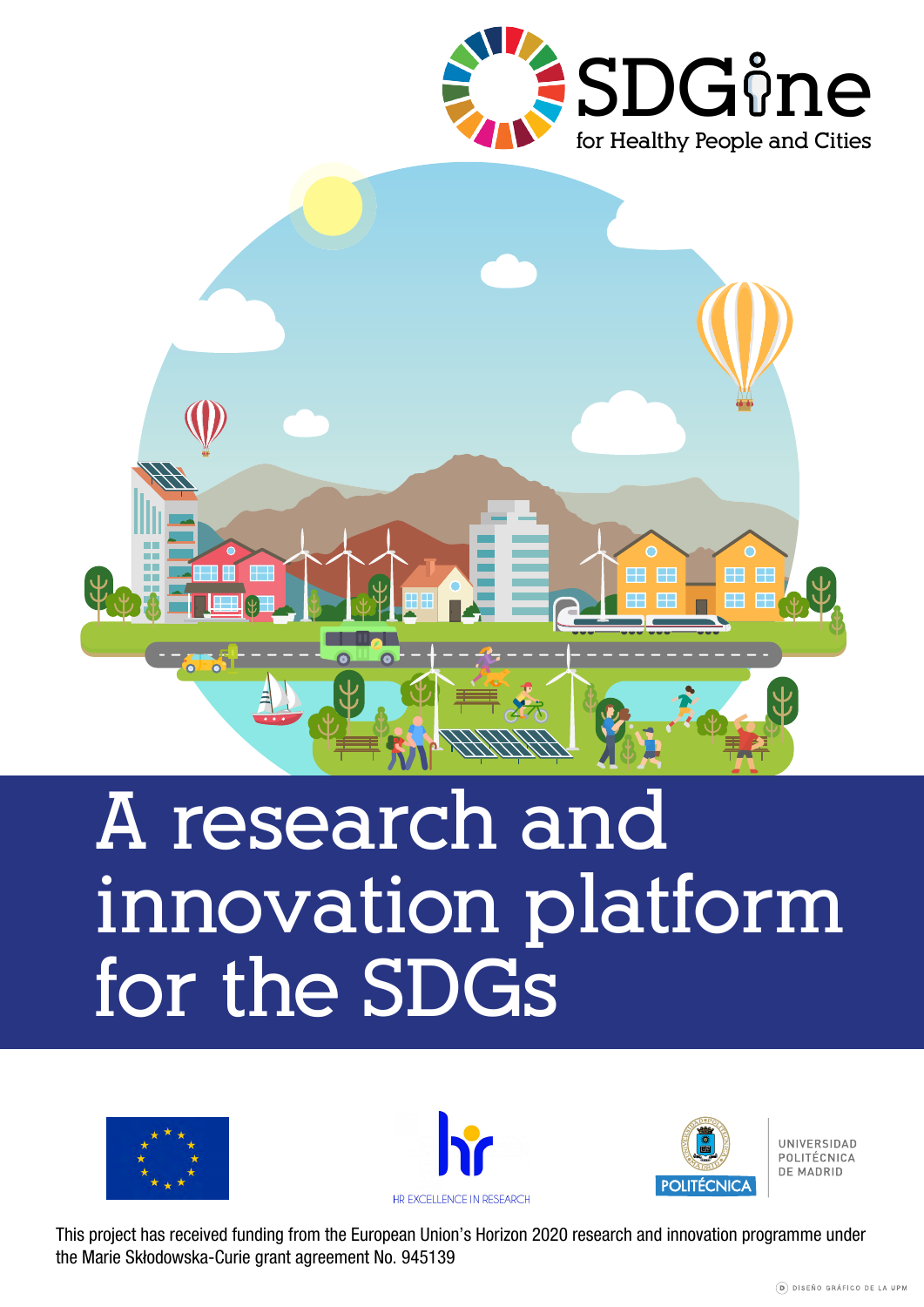

#### **A programme at UPM to attract outstanding talent to achieve the Sustainable Development Goals (SDGs)**

SDGine is a research and innovation action to develop **transformative** technologies and innovation for healthy people and cities.

SDGine is a 60-month H2020 COFUND project funded by the European Union under a Marie Skłodowska-Curie grant agreement. The action, with an overall budget of 1,952,640.00€, will run from 1st October 2020 to 31st September 2025.

SDGine gives 12 Early-Stage Researchers the opportunity to complete International and Industrial Doctorates at UPM. The researchers will have the chance to complete, with a 36-month employment contract, a PhD degree co-supervised by a UPM professor and a responsible from one of the companies that are participating in this project.

## **In Collaboration with UPM, Companies should**

- Establish and co-supervise the training, research and work plans.
- Provide the necessary support for the development of the PhD thesis.
- Promote mobility (secondments of at least 3 months in international locations to obtain the International Doctorate).
- Encourage training (conference attendance and participation).
- State the forms of use and exploitation of results.